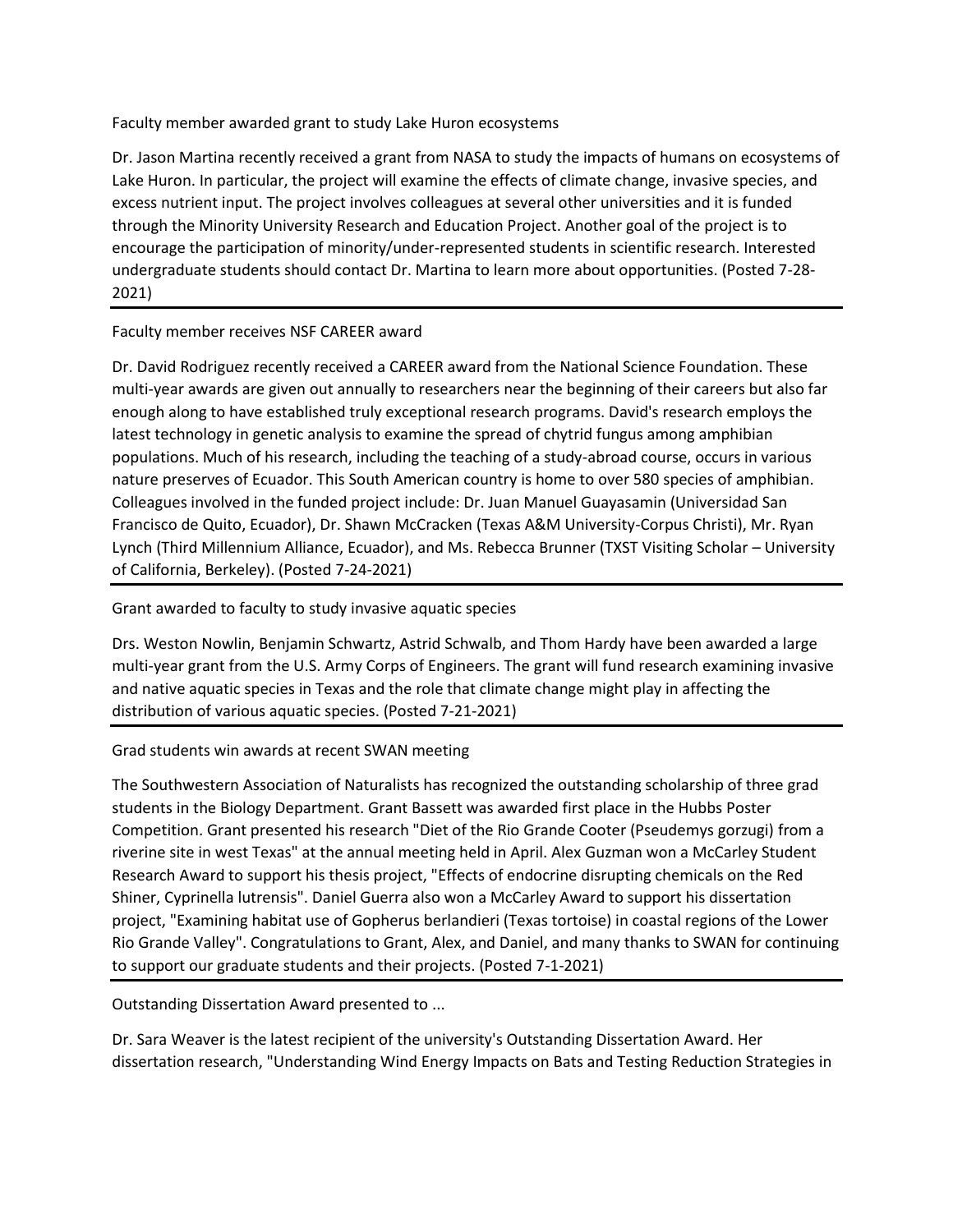South Texas" was advised by Dr. Ivan Castro-Arellano. Congratulations to Sara, and job well done on the dissertation! (Posted 6-30-2021)

Ph.D. student receives two very prestigious awards

Maria del Mar Moretta-Urdiales, a doctoral student in the lab of Dr. David Rodriguez, was recently awarded two highly competitive scholarships. Maria received the American Association of University Women's International Fellowship and the P.E.O. International Peace Scholarship. Learn more about Maria and her research on biodiversity in Ecuador. Congrats to Maria! (Posted 6-20-2021).

Faculty member wins university award and recognition of her scholarship

Dr. Sarah Fritts recently received the Presidential Seminar Award from the university. Each year the award recognizes a faculty member for outstanding research and other scholarly accomplishments. Good to have someone from Biology win it this year. Congrats to Dr. Fritts! (Posted 6-20-2021)

And this year's winners are ....

This past spring the department was again unable to host an in-person awards ceremony, but Dr. Shannon Weigum fortunately put together another slideshow-video. Check it out and congrats to all the honorees! (Posted 6-20-2021)

Overdue congratulations to last year's award winners

Despite the 2019-2020 academic year being disrupted by the Covid pandemic, students in the Biology Department were still hard at work, studying, doing research, and just getting the job done. Last April we did not have our normal awards ceremony. Nonetheless, Dr. Shannon Weigum put together this awesome slideshow-video. Check it out. Also, announcement of this year's award winners is right around the corner, be on the lookout. (Posted 3-24-2021)

Faculty Member elected as Fellow to American Society of Microbiologists

Dr. Robert McLean was recently elected a Fellow of the American Society of Microbiologists. According to the society, "Fellows of the American Academy of Microbiology are elected annually through a highly selective, peer-review process, based on their records of scientific achievement and original contributions that have advanced microbiology.". For his scholarly success, Bob credits former and present students, research collaborators at Texas State and elsewhere, former professors and teachers, friends, and family. Congrats to Bob for this well-deserved honor! (Posted 2-28-2021)

Faculty member receives NSF funding for salamander study

Dr. Dana Garcia has been awarded a grant from the National Science Foundation to conduct a study titled "Developmental and Genetic Pathways to Phenotypic Convergence in a Radiation of Groundwater Salamanders". The project will be a collaboration between Dr. Garcia and Dr. David Hillis and Dr. Tom McDevitt at the University of Texas. The study focuses on species in the genus Eurycea, a group of salamanders that live in local springs and creeks in central Texas. Some species even live within the interstitial spaces of the limestone substrate. (Posted 8-28-2020)

And the winner is ...